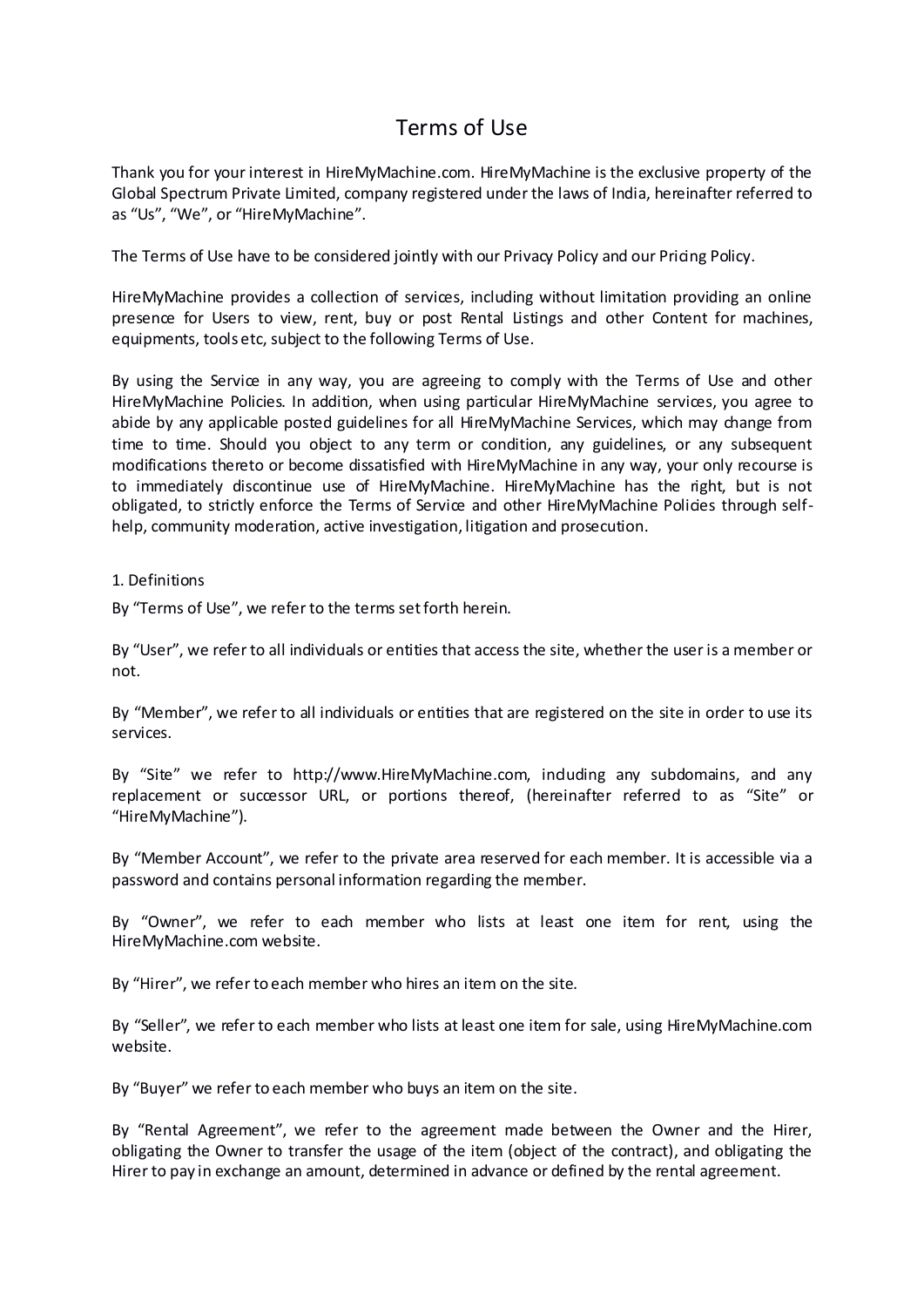By "Rent", we refer to the payment made by the Hirer to the Owner in order to enjoy usage of the item.

By "Rental Listing", we refer to the information published by the Owner advertising an item available for hiring.

By "Reservation Request", we refer to the request made by a Hirer to hire a particular Rental Listing.

By "Acceptance of the Reservation or Booking Request", we refer to the online acceptance by the Owner of a Reservation Request made by a Hirer, and the concurrent creation of an effective contract between the Owner and the Hirer for a particular rental item.

By "Agreement to Sell", we refer to the agreement made between the Buyer and the Seller, obligating the Seller to sell the item (object of the contract), and obligating the Buyer to pay in exchange an amount, determined in advance or defined by the agreement to sell.

By "Personal Information", We refer to any personally identifiable information collected through the Site about the individual, including but not limited to the individual's name, address, and telephone number.

By "Service", We refer to the Services that HireMyMachine offers through its website, induding but not limited to providing an online presence to view, rent, or post Rental Listings and other Content for machines, equipments, tools etc.

By "Content", We refer to Rental Listings, comments, messages, text, files, images, photos, video, sounds, or other materials posted on, transmitted through, or linked to the Site.

By "Policies", We refer to all HireMyMachine's Policies, including but not limited to HireMyMachine's Terms of Use, Pricing Policy and Privacy Policy.

By "HireMyMachine", "we","us", "our", We refer to HireMyMachine (including its parent company and affiliates), its officers, directors, agents, subsidiaries, joint ventures or employees, or anyone acting on its behalf.

By "Price" We refer to the financial payment given to the Owner by the Hirer in order to gain use of the Item.

### 2. Website Description

### *a. HireMyMachine is not a party to any Rental Agreement*

HireMyMachine does not itself offer any rental services. The site is an online marketplace/platform only, designed for the unique purpose of putting people who want to hire machines, equipments and tools ("Items") in touch with people who have such products to rent. We never intervene in the transaction between the Hirer and the Owner. HireMyMachine cannot thus be considered part of the Rental Agreement between members of the Site.

HireMyMachine exercises no control over the quality, safety or legality of Items listed, or over the truthfulness or accuracy of the Rental Listings, or over the ability of Owners to hire the Items listed or over the ability of Hirers to hire or pay for the rental of any Items. We do not guarantee that the Parties will complete any or all terms of the transaction.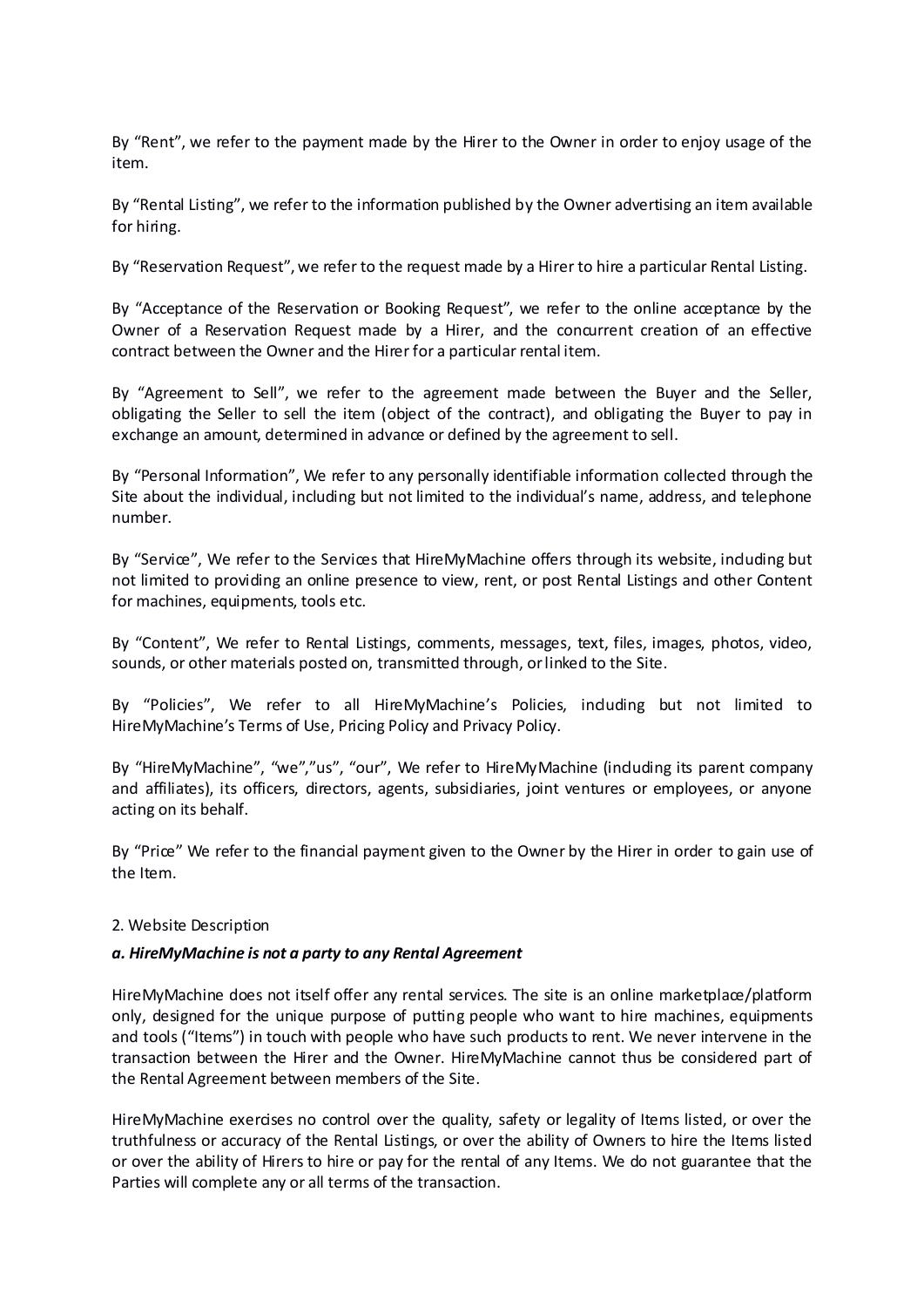Any security deposits or guarantees required by the Owner in whatever form, remains the sole responsibility of the Hirer and Owner. HireMyMachine is not responsible for the collection, retention, or refunding of any security deposit, for the control of the exact identity of the Owner and the Hirer, or for collecting money owed by the Hirer to the Owner or by the Owner to the Hirer.

# *b. Commissions Owed By Owner and Hirer to HireMyMachine*

Except for promotional offers that are explicitly published on the Site, a commission is owed by both the Owner and the Hirer to HireMyMachine, in accordance with the Pricing Policy, when a Rental Agreement is put into effect between a Hirer and an Owner (see also chapter 4 below).

# *c. Public v. Private Areas*

The Site contains an area open to the public and a private area accessible only by Members.

The public area allows access to the Members' Rental Listings. The private area is the part of the site that is accessible only after Member authentication. Members must enter his/her password to enter the private area. The private area allows Members to:

- 1. Access personal information (see Privacy Policy);
- 2. Create and manage Rental Listings;
- 3. Make Reservation Requests;
- 4. Publish comments;
- 5. Provide access to collaboration tools; and
- 6. Create a user name to be identified on the site.

### 3. Conditions of Registration and Membership Status

Our services are reserved to persons lawfully capable, or authorized to be part of a rental contract in India. Our services are not available to minors. You agree that you must be legally an adult to use our services. If you do not comply with these conditions, you cannot use our services. In addition, we reserve the right to suspend or close Member Accounts without notice for any reason, induding, but not limited to:

- Violation of the Terms of Use, or other HireMyMachine Policies;
- Inability to identify, verify or authenticate the origin of a Rental Listing;
- Making false statements;
- Diffusion of confidential, illegal or offensive content (For example, pornography, libel, trade secrets, discriminatory content, incitement of violence and racial or religious hatred);
- Use, copying or diffusion of copyright protected works without express authorization;
- Abusive or fraudulent use of collaboration tools (spam of comments, spam of clicks etc);
- Diffusion of unsolicited commercial messages ("Spam").

You will not hold HireMyMachine (including its parent company, its affilates, its officers, directors, agents, subsidiaries, joint ventures or employees) liable for daims, demands or damages (actual and consequential) of any kind for the closing of a Member Account.

The Member Account is personal and cannot be transferred to a third party.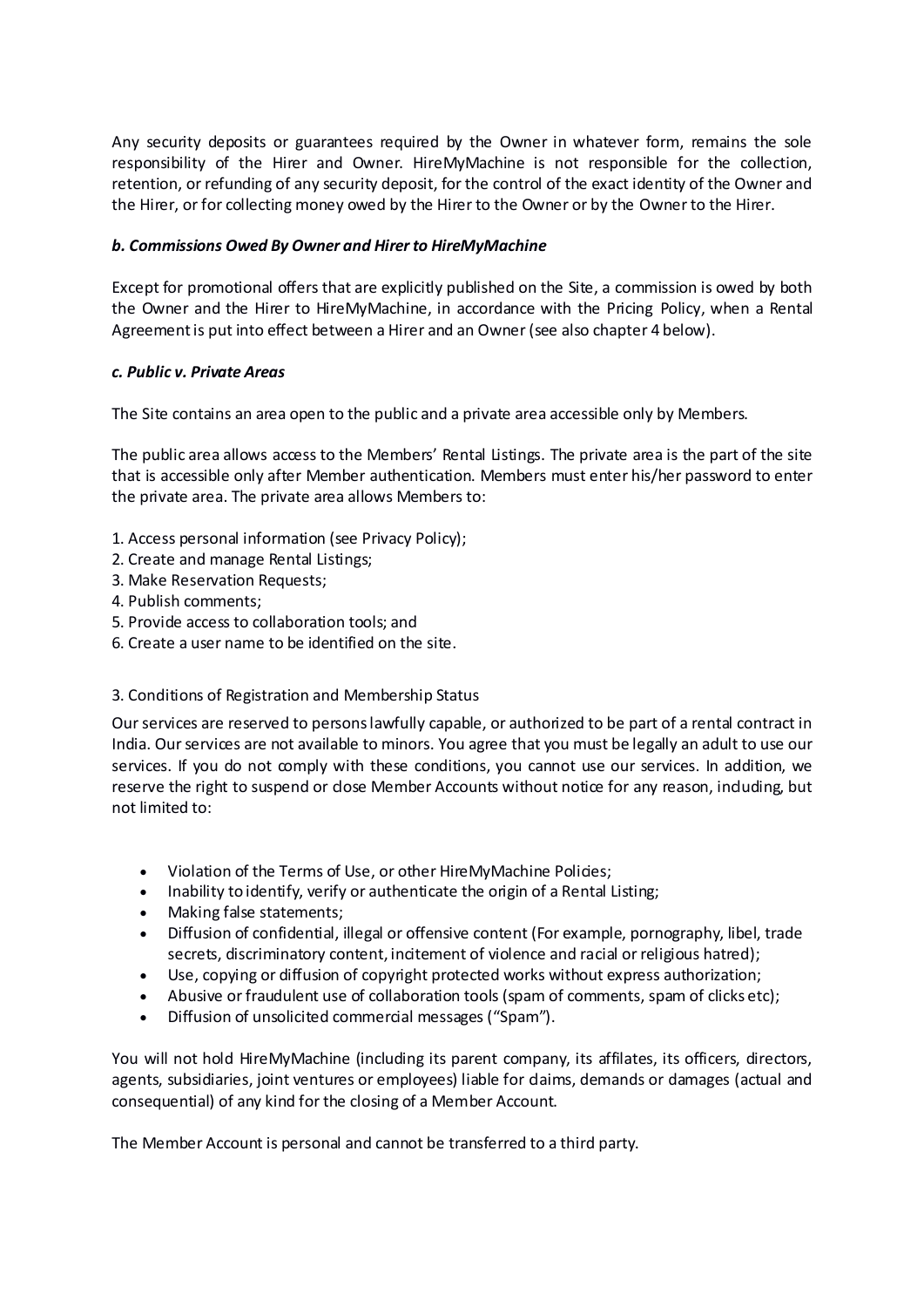The member commits to keep confidential the password he or she chooses for accessing his or her Member Account. The Member Account and the password are personal and cannot be shared, communicated or transferred to any other individual or entity, except as required by law.

The member recognizes and accepts being solely responsible for use of his password and Member Account. The Member accepts being held solely responsible for all consequences and obligations generated by use of his/her password and Member Account by a third party.

The member recognizes and accepts as well that the site can consider usage of his Member Account, username or password as proof of the usage of the Site by this Member. All usage of the Site by way of these elements attributable to the Member are considered as being made by the Member. All evaluations, ratings information and comments are also specific to the Member.

Any change of your personal information requested when creating and completing a Member account must be declared to HireMyMachine.

Registration of a Member Account implies, in particular, to provide a valid email address that will be used to communicate between the Member and the Site, and will be used as the unique identifier for the Member Account. All email communications sent by the Site to the Member is understood as having been received by the Member, who takes full knowledge thereof.

In addition, the Member accepts to provide a physical address, which is required by HireMyMachine upon registration of the Member Account and the publication of Rental Listings by Owners, in order to make the best usage of our website by providing localization of services.

In order to maximize trust throughout the rental process, the address of the Hirer may be displayed within the account of the owner of the rental item when he is about to accept the reservation request on the site.

The address of the owner of the rental item, may be sent to the Hirer, upon request, once his or her reservation request has been accepted.

### 4. Fees and Commissions

Access, registration, listing of machines and usage of the website are free.

Our policies pertaining to commissions, paid tools and services available on the site are contained in Pricing Policy available on the Website.

HireMyMachine reserves the right to change its Pricing Policy at any time. These modifications will take effect once they are published online and will apply to all transactions upon their publication. You are therefore invited to regularly check the Terms of Use and Pricing Policy and in any case before any transaction. In the case of a temporary policy modification, the period of validity for the modification will be dearly published on the website.

Unless posted otherwise, our fees are indicated in Indian Rupees (INR) and are excluding of any applicable taxes.

5. Liability of HireMyMachine

*a. Disclaimer of warranties*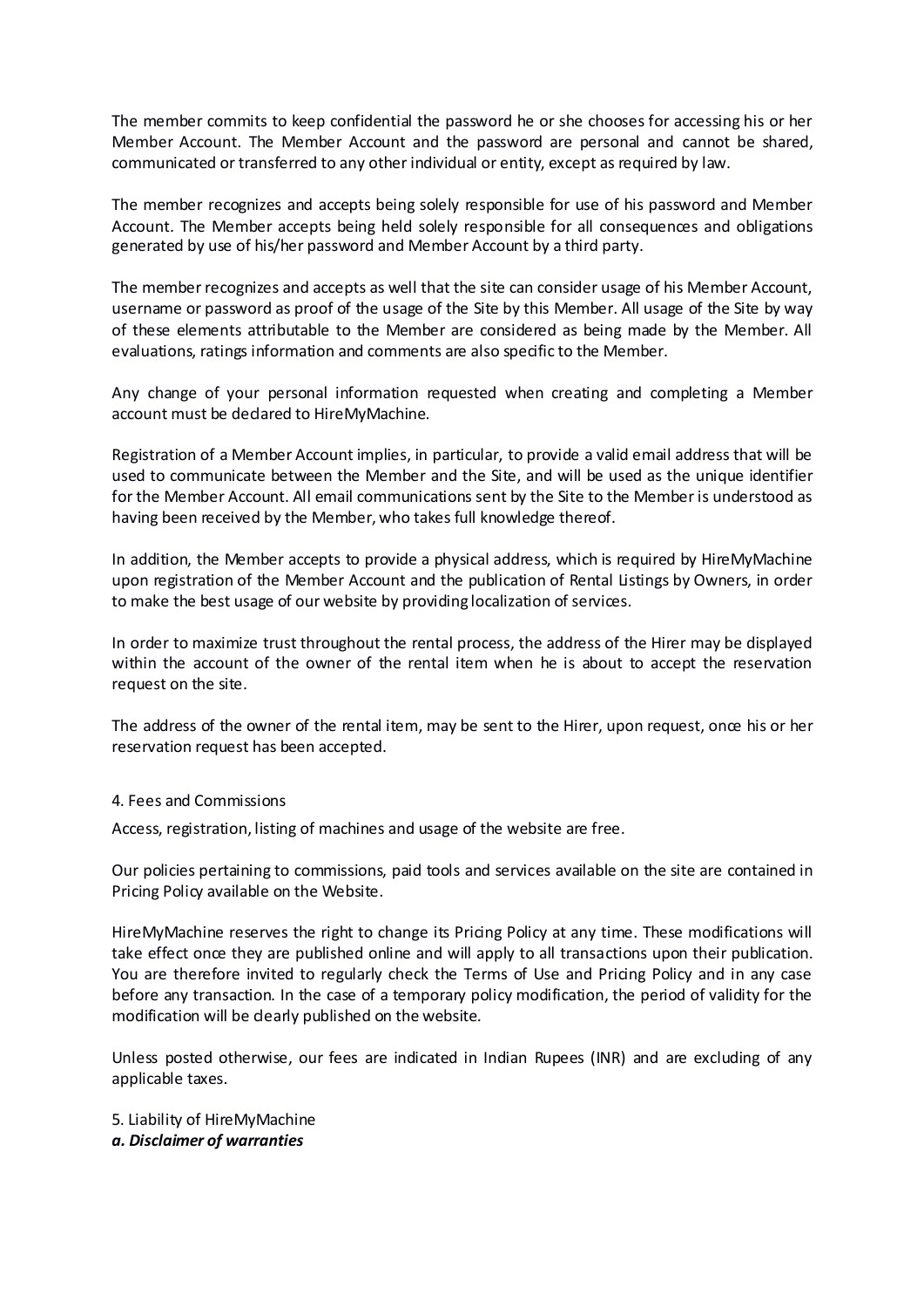You agree that use of the Site and the Service is entirely at your own risk. The Site and the Service are provided on an "as is" or "as available" basis, without any warranties of any kind. All express and implied warranties, including, without limitation, the warranties of merchantability, fitness for a particular purpose, and non-infringement of proprietary rights are expressly disclaimed to the fullest extent permitted by law. To the fullest extent permitted by law, HireMyMachine disdaims any warranties for the security, reliability, timeliness, accuracy, and performance of the Site, the Service rental listings, or any rental agreement. To the fullest extent permitted by law, HireMyMachine disclaims any warranties for other Services or goods received through or advertised on the Site or the Sites or Service, or accessed through any links on the Site. To the fullest extent permitted by law, HireMyMachine disclaims any warranties for viruses or other harmful components in connection with the Site or the Service.

# *b. Limitations of liability*

Under no circumstances shall HireMyMachine be liable for direct, indirect, incidental, special, consequential or exemplary damages (even if HireMyMachine has been advised of the possibility of such damages), resulting from your use of the Site or the Service, or resulting from any rental agreement, whether the damages arise from use or misuse of the Site or the Service, from inability to use the Site or the Service, or the interruption, suspension, modification, alteration, or termination of the Site, the Service or member account. Such limitation shall also apply with respect to damages incurred by reason of other Services or products received through or advertised in connection with the Site or the Service or any links on the Site, as well as by reason of any information or advice received through or advertised in connection with the Site or the Service or any links on the Site. These limitations shall apply to the fullest extent permitted by law.

### 6. Member safety and feedback

HireMyMachine cannot confirm the identity of each member. The overwhelming majority of HireMyMachine Users are trustworthy and well-intentioned. Nevertheless, it's very important to take the same precautions online as you would offline.

### **a. Member Feedback**

HireMyMachine makes available to Members and Users a system of "Comments" or "Evaluations" which allows them to evaluate and leave feedback about the person with whom they are doing or have done a transaction. Owners might require positive evaluation or feedback for rental of their Items. The evaluation will also apply to the Owner or the Item, and Hirers can evaluate an Owner after a rental.

### *b. Moderating*

Members who list an Item for hire and Users who upload or otherwise post Content on the Site are solely responsible for the content they upload and publish under the law and under HireMyMachine's Policies. HireMyMachine does not carry out or guarantee the existence of editorial control of the Content published by its Users or Members.

### 7. Content published on or through the Site

You understand that all Content, whether sent through email or otherwise, or posted on, or transmitted through, or linked from the Site, are the sole responsibility of the person from whom such Content originated. You are solely responsible for any Content that you post, email or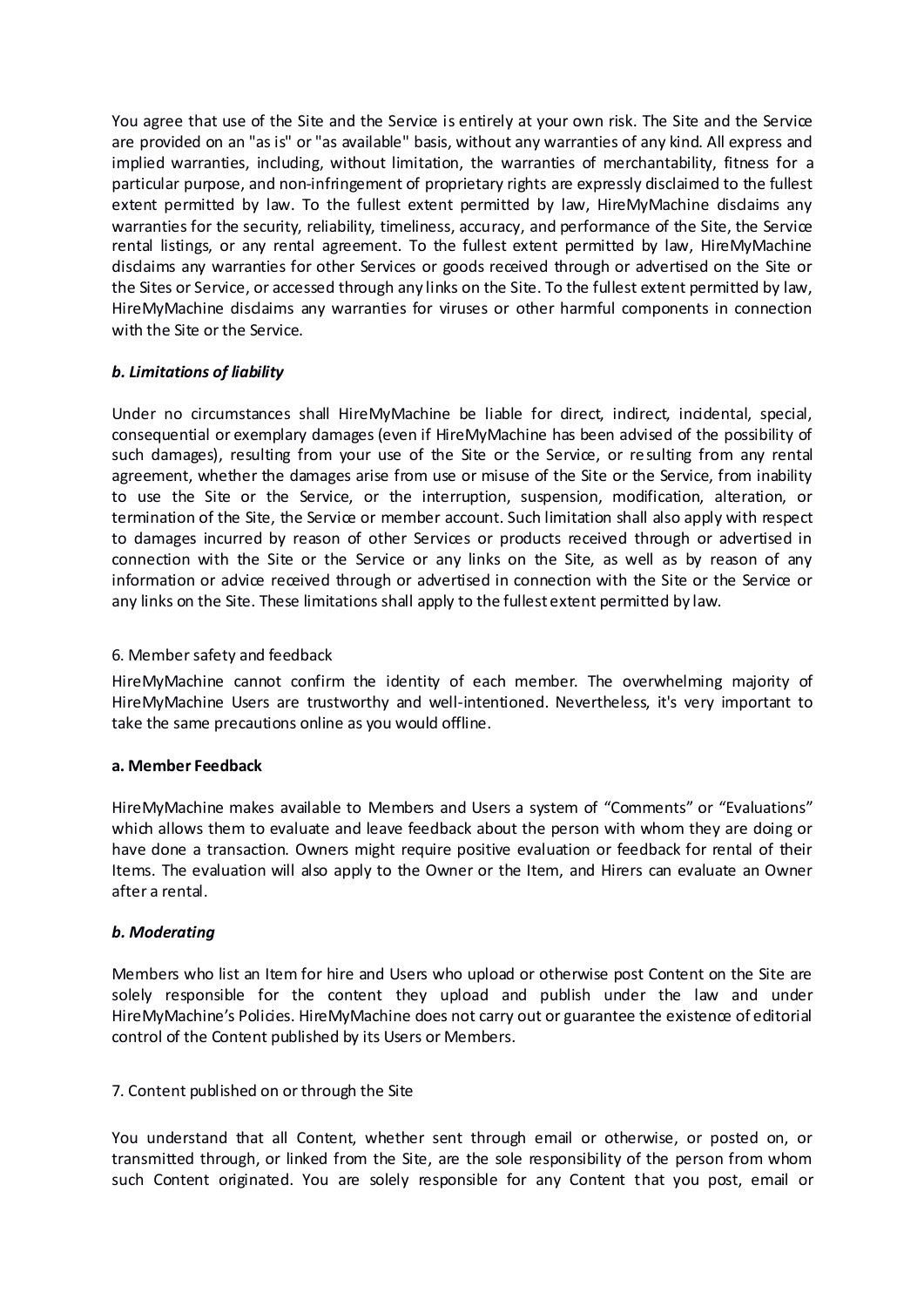otherwise make available through the Site. You understand that HireMyMachine does not control, and is not responsible for Content made available through the Site, and that by using the Site, you may be exposed to Content that is offensive, indecent, inaccurate, illegal, misleading, or otherwise objectionable. Furthermore, the Content available on or through the Site may contain links to other websites that are completely independent of HireMyMachine. HireMyMachine makes no representation or warranty as to the accuracy, completeness or authenticity of the information contained in any such website. Your linking to any other websites is at your own risk. You agree that you must evaluate, and bear all risks associated with, the use of any Content, that you may not rely on the Content, and that under no circumstances will HireMyMachine be liable for any Content or for any loss or damage of any kind incurred as a result of the use of any Content posted, emailed or otherwise made available on or through the Site. You acknowledge that HireMyMachine does not pre-screen or approve Content, but that HireMyMachine shall have the right (but not the obligation except as required by law) in its sole discretion to refuse, delete or move any Content that is available through the Site, for violating the letter or spirit of the Terms of Use or for any other reason.

# 8. Rental Listings and Rental Transactions

# *a. Description of the Rental Listings*

Rental Listings describe Items offered for hire. Rental Listings can only include text, documents and images that the Members decide to upload, at their sole responsibility. All the Items listed for hire must be in the appropriate category and the Owner is solely responsible for choosing the category in which they will place the Rental Listing.

All fees must be disclosed in Rental Agreement and in the Rental Listing. The Rental Agreement is not our responsibility, it is a document at the disposal of our member. Extra payments related to the rental of an Item, such as delivery, maintenance or other assistance as linked to a particular rental, must be clearly indicated in the "description" zone of the Item.

Specific rental conditions which are not covered in the rental agreement or contract that may be available online, the security deposit conditions or the available days for rental information, must be mentioned somewhere in the product description.

The Owner always offers for hire machines, tools or equipments that the Owner can physically deliver to the Hirer or can be picked up in a given location by the Hirer, either at the Owner's address or at another one of his rental locations.

# *b. Owner Must Have Rights to The Item Offered For Hire*

The Owner must either have ownership of the Item, or be lawfully allowed to rent the Item which he or she lists for hire.

The Owner, either an individual or a professional, is not allowed in any case to publish any contact information within its Rental Listing. The physical address of the rental location, the Owner's address, their fax or telephone, an email address or a website address are all considered as contact information.

### *c. Owner Cannot Change Price of Transaction Once Accepted*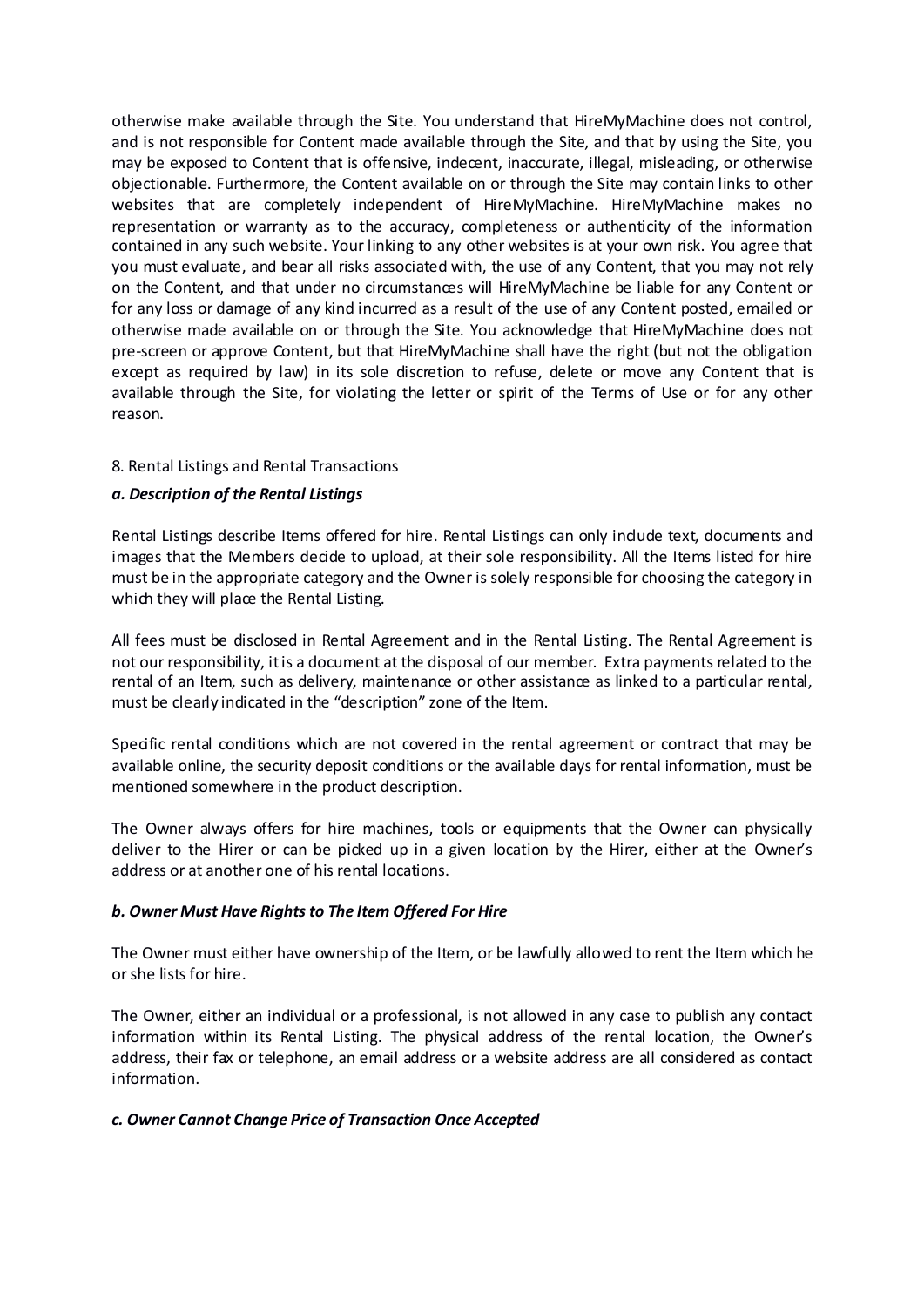The Owner cannot in any case change the price of a transaction, which he or she has already accepted. When accepting a Reservation Request, the Owner is committed to charge the price published in the Reservation Request.

# *d. No Exchange of Contact Information*

From the moment of the online publication of a Rental Listing for an Item, until the moment the Owner accepts the Reservation Request, the Owner and the potential Hirer cannot exchange (whether or not through the Site) their identity, their contact information, the address of the Owner, Hirer or Rental Location, their fax or telephone numbers, email address or a web address.

# *e. Content of Rental Listings*

Users and members agree not to ask for any form of financial compensation in relation to the use of the Content published on HireMyMachine.

HireMyMachine also has the right to monitor, edit, and partially or totally delete any content found in Rental Listings.

HireMyMachine has no obligation of diligence with regards to the publication of content. *HireMyMachine May Publish Rental Listings on Partner Websites.*

You agree that HireMyMachine may, in its sole discretion, publish all or part of your Rental Listings on third-party websites. You agree that HireMyMachine can use published Content for commercial means, and can sell or exchange information (Except personal information – See Privacy Policy) with third parties.

# *g. Member Guarantee Regarding Proprietary Rights*

The Member guarantees that he or she possesses all the intellectual rights on the Content of the Rental Listings, texts (Title, sub-title, description), and visual elements. The Member also guarantees that he or she possesses the image reproduction rights.

### 9. Taxes, Licenses, and Certifications

HireMyMachine does not pay any taxes on behalf of the Users or Members of the Site. Users and Members are solely liable for any taxes resulting from any Rental Agreement or use of our Services or Site.

Whether you are a business entity or individual, or whether you are an Owner or a Hirer, you agree that you are solely responsible to determine what taxes, if any, apply to you and to pay any such taxes. HireMyMachine recommends that you seek advice from a tax professional. Depending on the circumstances, such as the number of transactions you conduct, the subject matter of the transaction, licenses or certifications might be applicable to you. You agree that it is your sole responsibility to obtain any licenses or certifications that might be required to conduct a transaction or otherwise use the Services or Site. HireMyMachine is not responsible for determining whether or not you should be licensed and/or certified for the use of the Services or Site, or for conducting a transaction. HireMyMachine makes no representation or guarantee about licensing or certification of its Users or Members.

10. Conclusion of a Rental Agreement/Binding Agreement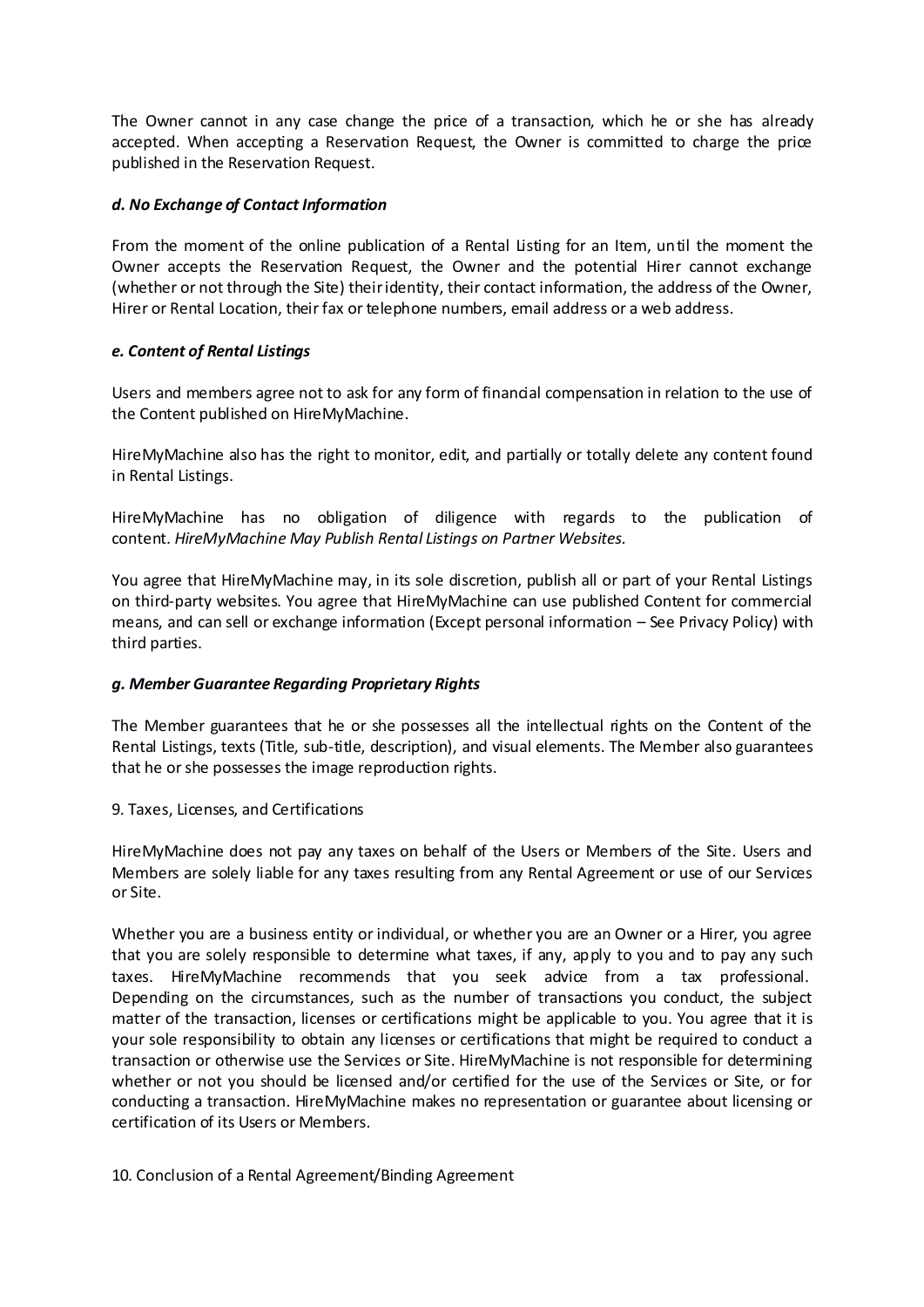The rental of a machine or equipment between an Owner and a Hirer put in contact through the site can only be done through the site.

The Owner is free to choose with whom, if anyone, he or she would like to enter into a Rental Agreement. However, once the Owner has accepted the Reservation Request, the Owner and Hirer agree that the Rental Agreement is binding. Once the hirer and owner have accepted and paid, then the commission shall not be refunded even if they back out from the deal.

### 11. Rental Agreement Template – Standard Rental Agreement

For the convenience of the Owner and Hirer, HireMyMachine makes available to the Owners and Hirers, an optional Rental Agreement Template ("Template"). This Template, depending on the type of rental, includes information about the transaction such as the security deposit terms, the length of the rental, the price of the rental as well as all other information often included in rental agreements.

This template is provided by HireMyMachine as an option only, to be modified and added to by the Parties as needed. You agree that HireMyMachine is not responsible for any claims related to use of the Template. You acknowledge that the Template is only a "starting point," and that it is your sole responsibility to prepare an enforceable Rental Agreement. Accordingly, HireMyMachine recommends that you seek professional advice when preparing a Rental Agreement.

# 12. Additional Terms Relating of Sale of Items

All the items listed for sale are governed by the terms of warranties provided by the respective manufacturers.

In the event You purchase any Item/s from the Sellers, HireMyMachine shall not be liable for any fault arising from or in these item/s. You are requested to contact the nearest service centre for getting the Item serviced or for rectification of any fault.

Buyer acknowledges that the Seller is solely responsible for Items being sold by it on HireMyMachine. Further, Buyer agrees that HireMyMachine will not be held liable for failure of the Seller to make available any Item or his failure to complete a sale of an Item.

HireMyMachine specifically disclaims any liability with regard to any defective item purchased or service availed by Buyer from the Seller and HireMyMachine shall not assume any liability if the item purchased or service availed by Buyer from the Seller is not exactly as per specifications detailed in the website listing or the order.

Except for promotional offers that are explicitly published on the Site, a commission is owed by both the Buyer and the Seller to HireMyMachine, in accordance with the Pricing Policy (see also chapter 4 above).

### 13. Localization

One of the many valuable features of HireMyMachine is to be able to search locally for an Item using localization tools such as based on the city or the pin code location of the Owner and Hirer. HireMyMachine does not provide the complete address of the Owner or Rental Location until the Reservation Request has been accepted by the Owner, and the payment by both the parties have been deposited to HMM.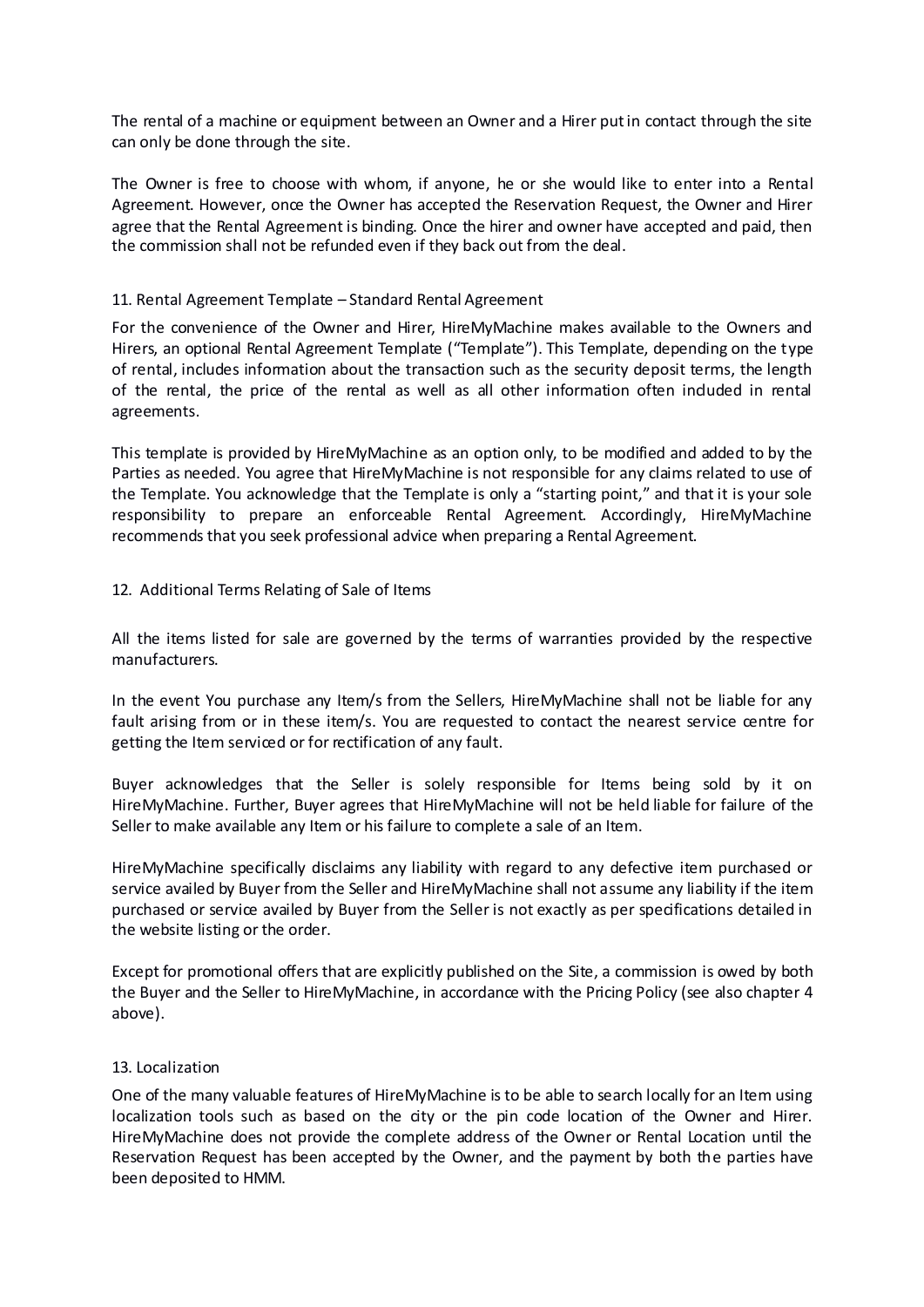### 14. Modifications

HireMyMachine reserves the right, without any limits or restrictions and at its sole discretion, to modify in whole or in part and at any time, its Policies. All changes will be effective once published on the Site. Use of the Site after these changes have been published constitutes your acceptance of the modified Policies. HireMyMachine reserves the right to modify, interrupt, or end at any time any service, without taking responsibility for the consequences resulting from these modifications, interruptions or ending of these services.

# 15. Intellectual Property

HireMyMachine cannot be aware of all the content published on the site in all the Rental Listings or in the comments. However, HireMyMachine commits to remove as quickly as possible any copyright protected material once notified.

The brand HireMyMachine is an applied trademark and is fully and exclusively owned by Global Spectrum Private Limited. All graphic elements, design elements, presentations, logos relative to HireMyMachine.com are the exclusive property of HireMyMachine. Any reproduction without HireMyMachine written authorization is strictly prohibited.

# 16. HireMyMachine's use of User's materials

When using HireMyMachine services, you are requested to provide to us or to other Users information concerning HireMyMachine services, including your registration, your Rental Listings and rental transactions, evaluations and comments, your messages, or any other information you may publish on the Site. You are solely responsible for this information. HireMyMachine only acts as a passive intermediary in publishing them online.

By accepting the present Terms of Use and other HireMyMachine Policies, you accept to only use the personal information of other Members that is provided to you through the Site, to (a) close a transaction that does not involve unsolicited commercial messages but is only related to Rental Agreement, or (b) use any third party services provided via HireMyMachine, or (c) for any other use authorized by the User. You agree to use this information in accordance with applicable laws and under these Terms of Use. Subject to the foregoing, you cannot, provide personal information of other Users to third parties without prior written permission by HireMyMachine and the corresponding User.

### 17. Proprietary Rights

Subject to our Privacy Policy, any Content that you transmit to the Site or to us, whether by electronic mail or other means, for any reason, will be treated as non-confidential and nonproprietary. While you might retain all rights in such communications or material, you grant us and our designated licensees a non-exclusive, paid-up, perpetual, and worldwide right to copy, distribute, display, perform, publish, translate, adapt, modify, and otherwise use such material for any purpose regardless of the form or medium (now known or not currently known) in which it is used.

Please do not submit confidential or proprietary information to us unless we have mutually agreed in writing otherwise.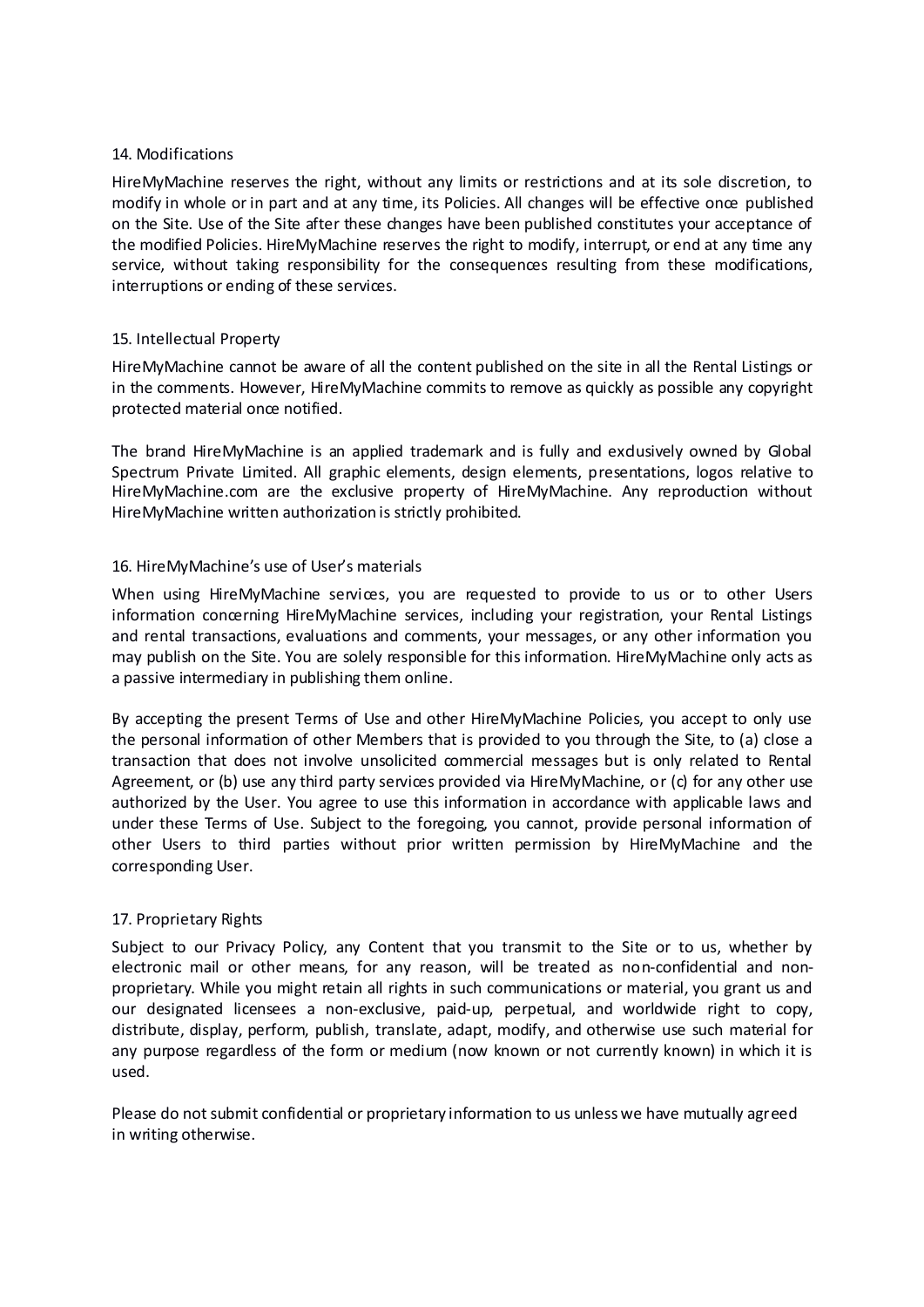We respect the intellectual property of others, and we ask you to do the same. If you or any User of the Site believes its copyright, trademark or other property rights have been infringed by a posting on the Site, you or the User should send notification to us immediately. To be effective, the notification must include:

**1.** A physical or electronic signature of a person authorized to act on behalf of the owner of an exclusive right that is allegedly infringed;

**2.** Identification of the copyrighted work claimed to have been infringed;

**3.** Information reasonably sufficient to permit us to contact the complaining party, such as address, telephone number and, if available, an electronic mail address at which the complaining party may be contacted;

**4.** Identification of the material that is claimed to be infringing or to be subject to infringing activity and that is to be removed and information reasonably sufficient to permit us to locate the materials;**5.** A statement that the complaining party has a good faith belief that use of the material in the manner complained of is not authorized by the copyright owner, agent, or the law; and

**6.** A statement that the information in the notification is accurate and that the complaining party is authorized to act on behalf of the owner of an exclusive right that is allegedly infringing. You acknowledge and agree that upon receipt of a notice of a claim of copyright infringement, we may immediately remove the identified materials from our Site.

# 18. Indemnification

Upon a request by us, you agree to defend, indemnify, and hold HireMyMachine and HireMyMachine's Affiliates harmless from all liabilities, claims, and expenses, including attorney's fees that arise from your use or misuse of Site. We reserve the right, at our own expense, to assume the exclusive defense and control of any matter otherwise subject to indemnification by you, in which event you will cooperate with us in asserting any available defenses.

### 19. No agency relationship

HireMyMachine and Members or Users are independent parties, each acting in its name and for its own purpose. Nothing in this Terms of Use or other HireMyMachine Policies shall be deemed to constitute, create, give effect to or otherwise recognize a partnership, agency, joint venture or formal business entity of any kind or create a fiduciary or similar relationship among the parties; and the rights and obligations of the parties shall be limited to those expressly set forth herein.

### 20. Legal Fees

The user or member accepts to defend and compensate HireMyMachine (including reasonable lawyer fees), its agents, directors, administrators, employees, Owners, and representatives against any request or claim made by a third party, caused by or resulting from a violation or any other act for which the user or member is responsible, that arose from them not upholding the instructions, guarantees and/or obligations contained in the present General Terms of Use, or having violated any law or any regulation of this third party. This includes but is not limited to complaints and legal claims with regards to: infringement or violation of intellectual property rights, defamation or privacy rights.

HireMyMachine reserves the right, at its sole discretion, to organize the defence with a lawyer of their choosing, against all legal claims, legal suits or other affairs that request financial compensation from the user or the member.

### 21. Relationships between Parties